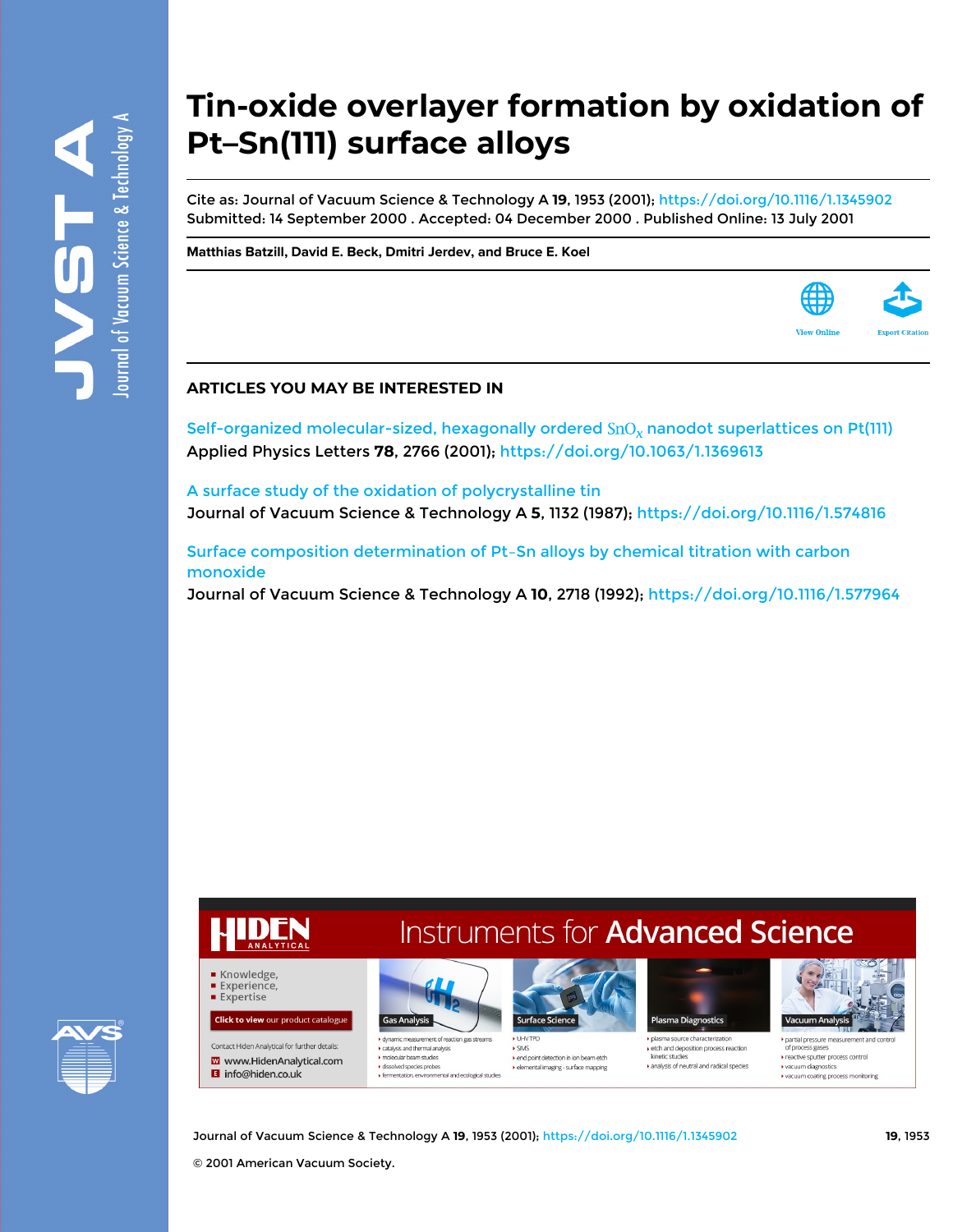# **Tin-oxide overlayer formation by oxidation of Pt–Sn**"**111**… **surface alloys**

Matthias Batzill, David E. Beck, Dmitri Jerdev, and Bruce E. Koel<sup>a)</sup> *Department of Chemistry, University of Southern California, Los Angeles, California 90089-0482*

(Received 14 September 2000; accepted 4 December 2000)

Ordered  $(2\times2)$  and  $(\sqrt{3}\times\sqrt{3})R30^\circ$  Pt–Sn $(111)$  surface alloys were oxidized by NO<sub>2</sub> exposure at 400 K under ultrahigh vacuum conditions. The evolution of the surface morphology with annealing temperature was characterized by using low energy electron diffraction (LEED), scanning tunneling microscopy, Auger electron spectroscopy, and x-ray photoelectron spectroscopy. Both oxidized surface alloys form a SnO*<sup>x</sup>* overlayer that wets the substrate. However, the SnO*<sup>x</sup>* film does not completely cover the surface for the oxidized  $(2\times2)$  surface alloy. For the oxidized  $\sqrt{3}$  $\times$  3)*R*30° surface alloy, an ordered (4 $\times$ 4) LEED pattern is formed upon flash annealing above 900 K. The formation of this ordered SnO*<sup>x</sup>* adlayer coincides with Sn segregation from the bulk to the interface region. A model for the  $(4\times4)$  structure is discussed. The SnO<sub>x</sub> overlayer formed by oxidation of the  $(2\times2)$  surface alloy is significantly less thermally stable than the oxidized ( $\sqrt{3}$ )  $\times$  3)*R*30° surface alloy. Exothermic alloying of Sn with Pt may facilitate the decomposition of the oxide overlayers. Differences in the amount of subsurface tin and its segregation to the surface is proposed to explain the thermal stabilities of the oxide layers. The incompleteness of the SnO*<sup>x</sup>* overlayer and less subsurface tin for the oxidized  $(2\times2)$  surface alloy is proposed to explain its significant lower thermal stability.  $\degree$  2001 American Vacuum Society. [DOI: 10.1116/1.1345902]

### **I. INTRODUCTION**

Oxidation studies of Pt–Sn surface alloys are motivated by the important technological role of this system. Tin– platinum bimetallic catalysts are important for hydrocarbon reforming.<sup>1–4</sup> Sn addition to Pt supported on alumina increases catalyst lifetimes through improved resistance against coking. Also, Pt supported on tin-oxide catalysts is used for CO oxidation.<sup>5</sup> Furthermore,  $SnO<sub>2</sub>$  is widely used in gas sensors for toxic gases like  $CO$ ,  $NO<sub>2</sub>$ ,  $O<sub>3</sub>$ , etc., and Pt is sometimes used as a promoter in these gas-sensing devices. From these and other various applications of Sn/Pt alloys and Pt particles on  $SnO<sub>2</sub>$  supports, it is apparent that the  $SnO<sub>x</sub>/Pt$ interface plays an important role in the reactivity of these materials and deserves further study.

Studies of the oxidation and reduction of bulk Pt–Sn alloys and Pt particles supported on  $SnO<sub>2</sub>$  have been performed by Auger electron spectroscopy  $(AES),<sup>6-11</sup>$  angleresolved auger electron spectroscopy  $(ARES)$ ,  $^{12,13}$  x-ray photoelectron spectroscopy  $(XPS)$ ,  $^{11,14}$  and ion scattering spectroscopy  $(ISS).^{8-11}$  For Pt crystallites supported on SnO<sub>2</sub>, Sn-O-Pt bonding was identified using XPS.<sup>15,16</sup> Furthermore, reduction of such samples was reported to form Pt–Sn alloys.3,17–19 Oxidation of bulk Pt–Sn alloys at low temperatures  $(T<500 \text{ K})$  apparently forms a "quasimetallic" state of Sn (Sn–O–Pt bonding), while oxidation at higher temperatures results in an "oxidic" Sn state (SnO<sub>x</sub>). Sn segregation to the surface at elevated temperatures resulted in the growth of multilayer oxide films for bulk alloys. We have recently focused on oxidation studies of Sn/Pt *surface* alloys with the advantage that the Sn available for oxidation is limited and thus ambiguities in the Sn-oxide composition and film thickness are reduced. However, even for these surface alloys, some small amount of subsurface tin is always present<sup>20</sup> and may segregate to the surface.

Evaporation of Sn onto a  $Pt(111)$  single crystal forms two stable surface alloys, the ( $2\times2$ ) and the ( $\sqrt{3}\times\sqrt{3}$ )*R*30° surface structure, depending on the initial Sn coverage. $2^{1-23}$ Oxidation of these surface alloys at 300 K was previously studied under ultrahigh vacuum (UHV) conditions using ozone.<sup>24,25</sup> The  $O_2$  temperature programmed desorption (TPD) curves from these two surfaces were distinctively different. After extensive oxidation, both TPD traces showed a large oxygen desorption peak at  $\sim 800$  K that can be associated with decomposition of PtO*<sup>x</sup>* . However, oxygen desorption from SnO*<sup>x</sup>* decomposition occurred in a clearly separated, second desorption peak at 1050 K for the  $(\sqrt{3})$  $\times$  (3)*R*30° alloy and in a small shoulder extending from the first oxygen peak at 800 K up to about 1000 K for the  $(2\times2)$ alloy with no peak at 1050 K. It was speculated that this broad feature in the TPD curve was somehow due to islands of the SnO*<sup>x</sup>* film. Island-size dependent SnO*<sup>x</sup>* decomposition temperatures and/or rapid island-edge decomposition kinetics were proposed to explain the wide temperature range of oxygen evolution from this surface.

In this article, we extend previous studies discussed above with a more detailed structural characterization of the Snoxide adlayer formed by oxidation of two  $Pt-Sn(111)$  surface alloys. This work has allowed us to shed new light on the peculiar differences in the  $O<sub>2</sub>$  TPD curves observed between the oxidized  $(2\times2)$  and  $(\sqrt{3}\times\sqrt{3})R30^\circ$  Pt–Sn(111) surface alloys.

Studies of other ultrathin oxide films on  $Pt(111)$  are related to our studies of the oxidation of Pt–Sn alloys and the formation of  $SnO<sub>x</sub>$  layers on Pt(111). The oxidation of Ce,<sup>26</sup> Al,<sup>27</sup> Cr,<sup>28</sup> and Fe (Refs. 29 and 30) on Pt(111) were reported recently. For all these systems the formation of an ordered

Electronic mail: koel@chem1.usc.edu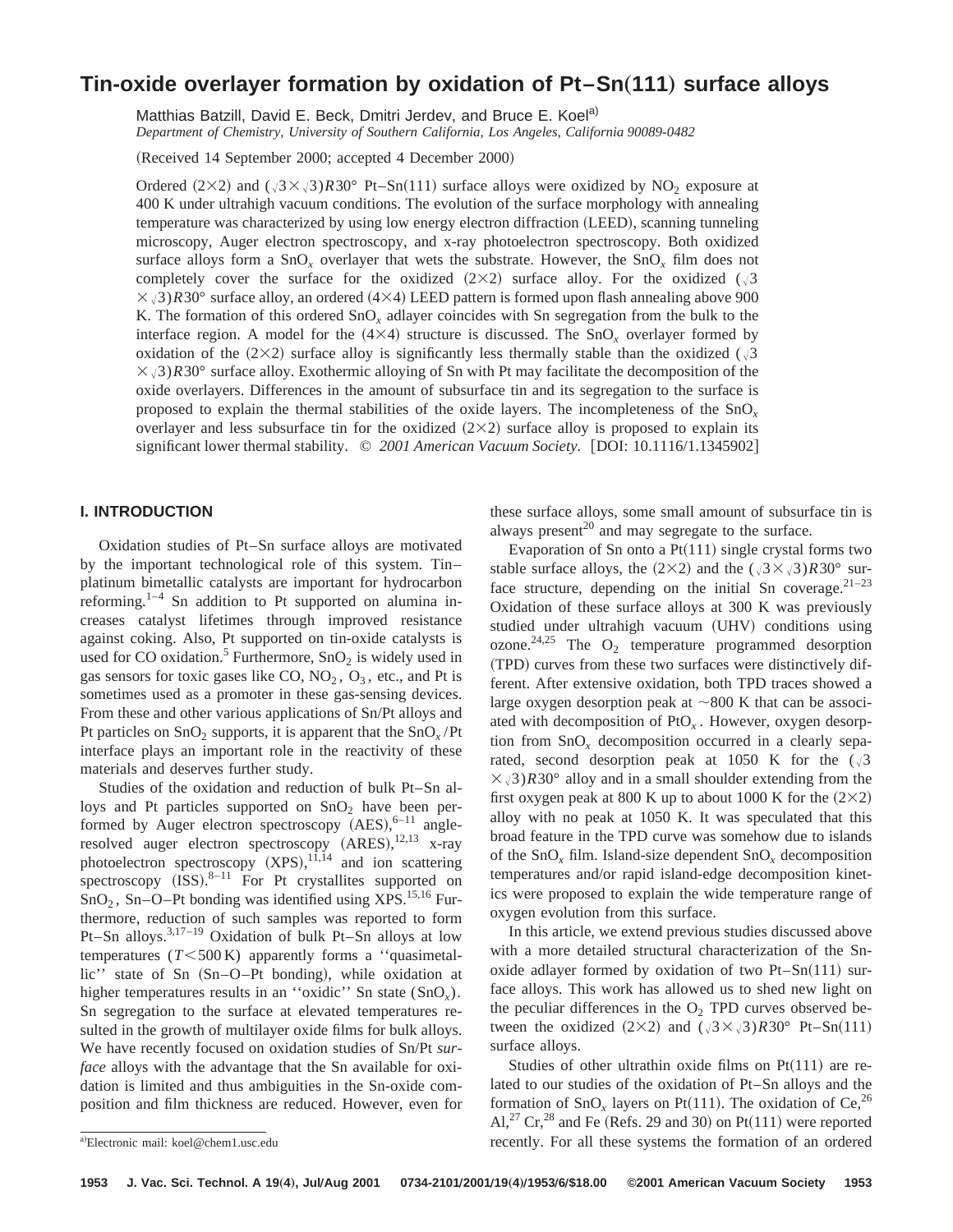overlayer was observed following annealing of the sample. The formation of tin oxide layers on  $Au(111)$  (Ref. 31) and on  $Pd(111)$  (Ref. 32) was also studied previously. Oxidizing a tin overlayer on gold and subsequent annealing were found to result in a disordered oxide layer, while oxidation at elevated temperatures  $(500-800 \text{ K})$  formed an ordered  $SnO<sub>2</sub>$ overlayer. However, at least half of the adlayer tin diffused into the gold crystal under these conditions. The oxidation of a Sn overlayer on  $Pd(111)$  is of particular relevance for this article, because the Pd/Sn system behaves much like Pt/Sn with respect to the formation of stable surface alloys.<sup>33</sup> It was suggested that submonolayer amounts of Sn oxidized to a stoichiometry of SnO on  $Pd(111)$ . Furthermore, the thermal stability of these oxide layers was markedly less than for bulk Sn oxide samples and it was concluded that exothermic Pd/Sn alloying promotes the redox chemistry of tin oxide films.

#### **II. EXPERIMENTAL METHODS**

Experiments were performed in an UHV chamber, equipped with a cylindrical mirror analyzer (CMA) for AES, rear view low energy electron diffraction (LEED) optics, a quadrupole mass spectrometer for residual gas analysis and TPD, a homebuilt single-piezo-tube scanning tunneling microscope (STM), an ion gun for sample cleaning, a resistively heated Sn-evaporation source, precision-leak valves for gas dosing, including one directed-beam gas doser for  $NO<sub>2</sub>$  exposure. For AES, the electron gun and energy analyzer were positioned normal to the sample surface. The sample was heated by electron beam heating from the backside of the crystal. The sample temperature was measured by a Chromel/Alumel thermocouple spotwelded directly to the side of the crystal.

The  $Pt(111)$  single crystal was cleaned by standard procedures, consisting of cycles of  $500 \text{ eV}$  Ar<sup>+</sup> ion sputtering and annealing to 1200 K, annealing at 1000 K in  $2 \times 10^{-7}$  Torr  $O<sub>2</sub>$  to remove carbon, and finally, annealing to 1200 K in vacuum. The cleanliness of the sample was monitored by AES and the procedure was repeated until no contamination of the surface could be detected. The Sn deposition rate was calibrated by means of AES ''uptake'' plots of the AES signals as a function of Sn deposition time. From this we estimated a deposition rate of  $0.01$  monolayer  $(ML)/s$ , which was kept constant for all experiments. After every tin deposition we confirmed the tin coverage by measuring the Sn  $(430 \text{ eV})$  to Pt  $(237 \text{ eV})$  peak-to-peak ratios in AES. Sn/Pt surface alloys were formed by following the procedures outlined by Paffett and Windham.<sup>21</sup> Either  $\sim$  0.4 or  $\sim$  1.0 ML of Sn was deposited at  $\sim$ 350 K to form the (2×2) or ( $\sqrt{3}$  $\times$  (3)*R*30° surface alloy, respectively, after subsequent annealing of the sample to 1000 K for 10 s.

In order to oxidize the alloy surfaces,  $NO<sub>2</sub>$  was dosed onto the sample at 400 K for 40 s at a background pressure of  $4 \times 10^{-8}$  Torr. NO<sub>2</sub> is known to be an extremely effective oxidant for metals, establishing very high "effective"  $O_2$ pressures.34–37 Under the conditions chosen no nitrogen contamination of the sample was detected by AES. After oxidation, the sample was flash annealed to several target temperatures and the resulting surfaces were characterized.

XPS studies of these surfaces were performed in another UHV chamber using another  $Pt(111)$  single crystal. Sample preparation and cleaning were identical to that described above. The chamber was equipped with a LEED optics,  $Mg K\alpha$  (1253.6 eV) x-ray source and spherical capacitor electron energy analyzer  $(SCA)$ . The x-ray incidence angle and the electron exit  $(SCA)$  angle were both  $45^{\circ}$  with respect to the sample normal. XPS spectra were recorded with the SCA at a pass energy of 29.35 eV. A Shirley background was subtracted from the measured spectra and peaks were analyzed using a least-square fitting procedure. LEED was used to characterize the oxidized alloy surfaces in this chamber, too.

#### **III. RESULTS**

Reduction of the oxidized  $(2\times2)$  and  $(\sqrt{3}\times\sqrt{3})R30^\circ$  $Pt-Sn(111)$  surface alloys with annealing temperature was characterized by AES and XPS. Information on the surface structure during reduction was obtained by using LEED and STM.

### **A. AES**

AES spectra obtained during annealing for both oxidized surface alloys are shown in Fig. 1. A plot of the  $O$   $(510$ eV)/Sn  $(430$  eV) peak-to-peak ratios [Fig. 1(c)] shows essentially the same reduction behavior as was reported previously following oxidation using ozone,<sup>24</sup> although oxidation with  $NO<sub>2</sub>$  produces a lower initial oxygen concentration compared to  $O_3$ . Most of the oxygen desorbs from the surface upon annealing to 820 K and is associated with reduction of PtO*<sup>x</sup>* . For the  $(2\times2)$  alloy, the O (510 eV) signal rapidly decreases with higher annealing temperatures and all oxygen is gone at 950 K. However, the  $O$  (510 eV) signal for the oxidized  $(\sqrt{3} \times \sqrt{3})R30^\circ$  alloy does not change significantly between 840 and 1020 K. At 1020 K, the SnO*<sup>x</sup>* film starts to decompose and no oxygen remains at the surface at 1060 K.

#### **B. XPS**

XPS intensities provided results consistent with the AES data, but also gave complementary information on the chemical (oxidation) states of Pt and Sn.  $NO<sub>2</sub>$  dosing caused a small shift of the Pt( $4f$ ) peak  $(+0.2 \text{ eV})$ , indicating that Pt is partly oxidized at the surface. The peak position returns to that of clean Pt after annealing the oxidized alloy to 840 K. This observation supports the interpretation that PtO*<sup>x</sup>* decomposition at this temperature evolves  $O_2$  and decreases the oxygen peak in the AES spectra  $(Fig. 1)$ . The changes in the Sn(3*d*) peaks with annealing temperature are more clearly resolved because Sn is only present at the surface. However, assignment of chemical shifts in XPS to oxidation states of Sn has been reported to be difficult.<sup>32,38</sup> For the ultrathin SnO*<sup>x</sup>* islands and films formed in this study, additional problems could arise from the influence of tin–substrate interactions and the low dimensionality of the film structure. In decomposing the Sn core-level spectra into metallic and oxi-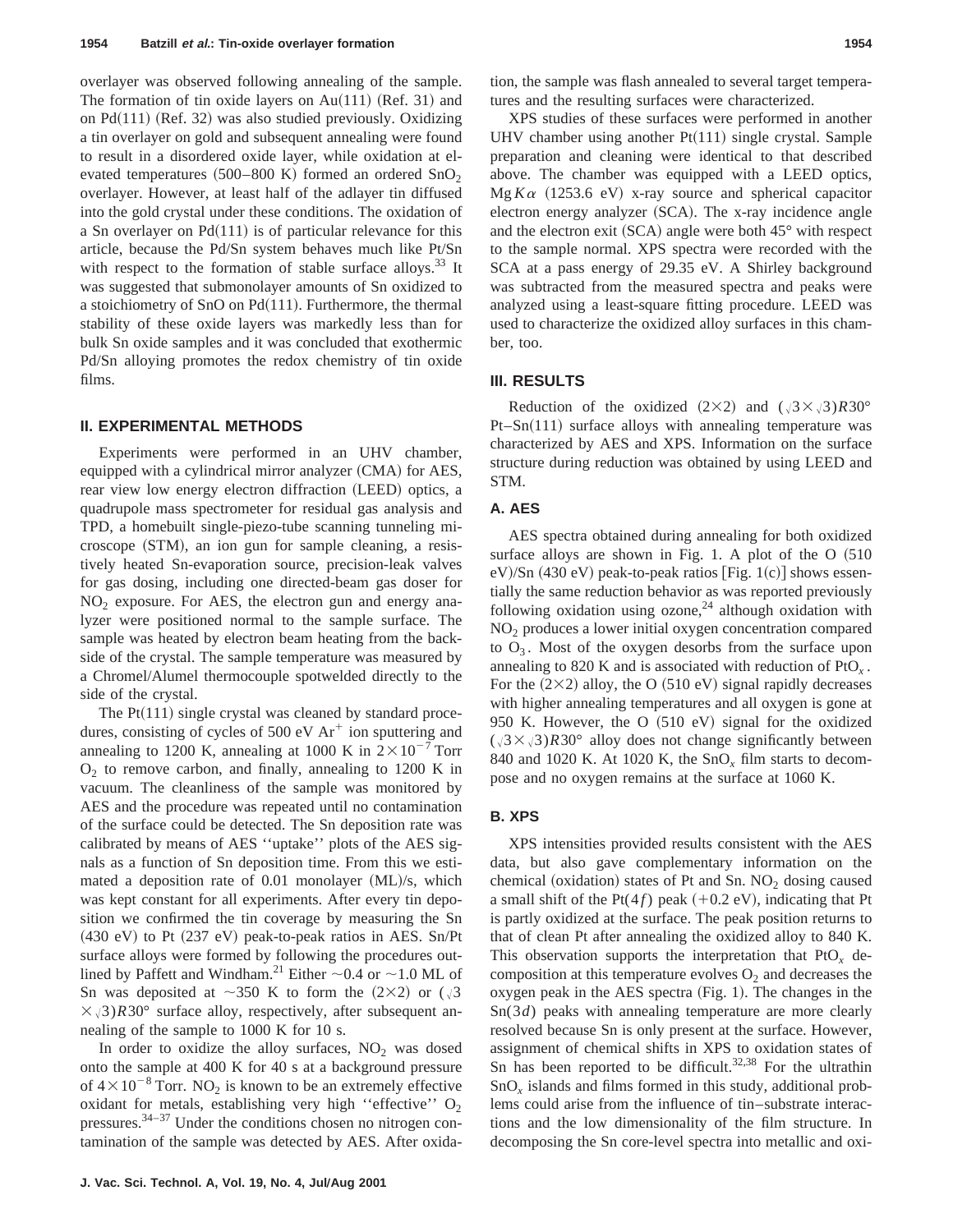

FIG. 1. AES spectra for successive annealing temperatures for the oxidized (a)  $(2 \times 2)$ -Sn/Pt(111) and (b)  $(\sqrt{3} \times \sqrt{3})R30^\circ$ -Sn/Pt(111) surface alloy. (c) Plot of AES peak ratios for the O  $(510 \text{ eV})$  and Sn  $(430 \text{ eV})$  peaks for alloys. The difference between the two alloys lies in the oxygen desorption above 800 K. While for the oxidized  $(2\times2)$  surface alloy the oxygen diminishes rapidly above 800 K, the oxidized O/Sn ratio for the  $(\sqrt{3} \times \sqrt{3})R30^\circ$ alloy does not change significantly up to above 1000 K. Thus a stable oxide overlayer forms only for the oxidized  $(\sqrt{3} \times \sqrt{3})R30^\circ$  surface alloy in this temperature range.

dized components, the line shape, full width at half maximum (FWHM), and spin-orbit splitting of the  $Sn(3d)$  peaks of the clean  $(\sqrt{3} \times \sqrt{3})R30^\circ$  surface alloy were used to approximate all of the oxidized Sn components. The Sn peaks for the oxidized surfaces  $(Fig. 2)$  could be adequately fitted by a metallic component plus two oxidized  $Sn^{x+}$  components, associated with "quasimetallic" and  $Sn^{2+}$  species. The amount of  $Sn^{2+}$  component is much smaller than the quasimetallic component for all surfaces. Annealing the oxidized  $(\sqrt{3} \times \sqrt{3})R30^\circ$  surface alloy did not change significantly the intensity of the oxidized Sn components in the Sn(3*d*) spectra. The increase in the Sn signal after annealing the sample to 840 K may be explained by the loss of surface oxygen, as was observed in TPD  $(Ref. 24)$  and AES  $(Fig. 1)$ , because of a smaller attenuation of the XPS Sn signal by oxygen. However, some segregation of Sn to the nearsurface region cannot be excluded. Between 840 and 880 K, only the intensity of the  $Sn^{2+}$  component increases but annealing to 950 K causes a significant increase in the overall Sn(3*d*) signal because of an increase in the metallic Sn component. No oxygen desorbs between 840 and 1000 K, so Sn segregation from the bulk to the surface region must account for this increase. More tin must be deposited  $(1.0 \text{ ML})$  to



FIG. 2. Sn(3*d*) XPS spectra for the metallic and oxidized  $(\sqrt{3} \times \sqrt{3})R30^\circ$ surface alloy at subsequently higher annealing temperatures. The peaks for the oxidized surface are deconvoluted into one metallic state and two oxidized states (dashed lines). A significant increase in the metallic  $\text{Sn}(3d)$ component is apparent upon annealing to 950 K.

prepare the alloy than is present in the topmost layer of the  $(\sqrt{3} \times \sqrt{3})$ *R*30° surface alloy (0.33 ML), thus some subsurface tin is present and could account for the increase in the Sn(3*d*) intensity.

#### **C. LEED and STM**

Combined LEED and STM studies of the oxidized Pt–Sn surface alloys reveal new information on surface structure. Dosing  $NO<sub>2</sub>$  on either surface alloy at 400 K results in a diffuse LEED image with no diffraction spots. Upon annealing the sample to 600 K, first-order Pt substrate spots appear on a diffuse background with no apparent additional ordering of the surface. A complex LEED pattern of diffuse spots for both alloy surfaces forms upon further annealing to 840 K, with the diffraction spots for the oxidized  $(2\times2)$  alloy being fainter than those for the oxidized  $(\sqrt{3} \times \sqrt{3})R30^\circ$  alloy. STM images of the oxidized  $(2\times2)$  alloy are presented in Fig. 3. The surface appears to be flat, with atomic steps similar to those observed on the clean alloy substrate. No islanding was observed, indicating that the SnO*<sup>x</sup>* overlayer wets the Pt $(111)$  substrate. In some cases, "holes" in the overlayer were observed. These holes were preferentially located in the center of terraces and have a depth measured at 0.15– 0.20 nm. High resolution images showed some disordered structure but no atomic resolution images could be obtained. Even though further flash annealing to 880 K did not result in a clearly ordered LEED pattern, some locally ordered domains appear in STM images [Fig.  $3(b)$ ]. However, no atomic scale uniform surface structure could be found.

Annealing the  $(\sqrt{3} \times \sqrt{3})R30^\circ$  alloy to 860–880 K yields a distinct LEED pattern  $[Fig. 4(a)$  (inset). STM images of this structure reveal areas with bright rows separated by 1.2 nm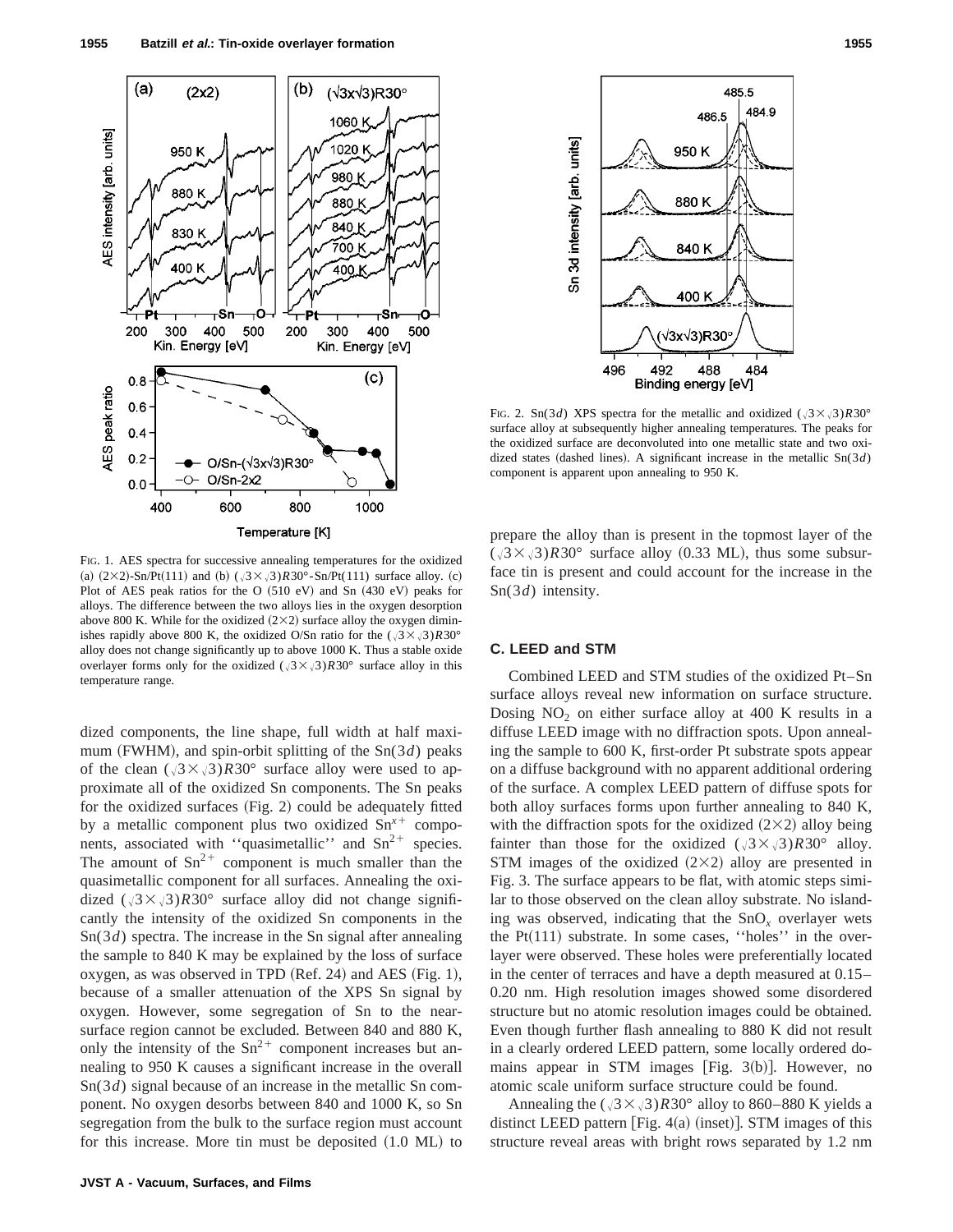

FIG. 3. (a) STM image of the oxidized  $(2\times2)$ -Sn/Pt surface alloy after flash annealing to 830 K. Scan area:  $115\times115$  nm<sup>2</sup>. A SnO<sub>x</sub> film wets the Pt(111) surface. Some terraces exhibit holes in the SnO<sub>x</sub> film of  $\sim 0.2$  nm depth. (b) STM image after further flash annealing to 880 K. Scan area:  $40\times40$  nm<sup>2</sup>. Domains of an ordered, periodic SnO<sub>x</sub> film can be identified on some terraces (upper terrace). The terrace in the center of the STM image exhibits a disordered SnO*<sup>x</sup>* film with irregularly distributed depressions.

[Fig.  $4(a)$ ]. These rows form a coincident lattice with a spacing five times the separation between Pt rows in the  $\langle 110 \rangle$ direction of the  $Pt(111)$  substrate. Three domains, orientated 60° to each other, were observed. On top of the bright rows, protrusions were observed. Neighboring protrusions on adjacent rows preferentially form a 60° angle with respect to the row orientation. If this surface is repeatedly oxidized and annealed, an ordered  $SnO<sub>x</sub>$  island structure is formed in a  $(5\times5)$  superlattice [Fig. 4(b)]. This island superstructure has the same periodicity in one direction as the row structures of the surface depicted in Fig.  $4(a)$ , indicating that the LEED and STM features are a precursor state of a not fully oxidized island structure, and may represent strain relief patterns of a strained SnO*<sup>x</sup>* adlayer. A detailed discussion of these features is beyond the scope of this article, but it can be found elsewhere.39

Further flash annealing of the  $(\sqrt{3} \times \sqrt{3})R30^\circ$  alloy to  $900-1000$  K (or annealing to 850 K for several minutes) results in the appearance of a  $(4\times4)$  LEED pattern [Fig. 4(c) (inset). The appearance of this structure coincides with an increase of the metallic Sn component in XPS which results from tin segregation to the surface. Sn segregation is a thermally activated process, which is consistent with this transition taking considerably longer at lower temperatures. The STM images for this surface are shown in Fig.  $4(c)$ . The unit cell can be constructed from the protrusions in the images, with a separation of twice the  $Pt(111)$  lattice constant with every second protrusion missing in every second row. The missing protrusions define the  $(4\times4)$  unit cell. The corrugation of these protrusions is 0.08–0.12 nm. The large corrugation of the protrusions implies that these are not just due to electronic effects, but also have a topographical origin. While the unit cell can be constructed from the STM images, it is apparent that many vacancies exist in the  $(4\times4)$  superstructure [Fig.  $4(c)$ ].

Upon annealing of the surface to 1200 K, LEED and STM showed a well-ordered  $(2\times2)$  lattice consistent with the formation of the Pt–Sn(111)-(2×2) surface alloy after complete decomposition of SnO*<sup>x</sup>* species and desorption of all the remaining oxygen.

#### **IV. DISCUSSION**

Minimization of surface free energy is the driving force behind the formation of Sn/Pt surface alloys following Sn vapor deposition on Pt $(111)$  and annealing.<sup>40</sup> Sn has the lower surface free energy compared to Pt, thus the system favors a high tin concentration at the surface. However, Pt–Sn bonds are quite favorable, thus the formation of a surface alloy is favored. If enough Sn is available, the stable  $(\sqrt{3} \times \sqrt{3})R30^\circ$  surface alloy structure is formed, which maximizes the number of Sn–Pt bonds and at the same time the amount of Sn in the surface layer. For insufficient Sn, a  $(2\times2)$  surface alloy forms, which is also the bulk termination of the ordered Pt<sub>3</sub>Sn alloy. Covering the Pt $(111)$  surface with an oxide layer can also reduce the surface free energy of the system. Although a value for the surface energy of the SnO*<sup>x</sup>* film cannot be given, it is apparent from our STM observations that the SnO*<sup>x</sup>* film wets the surface and this indicates that the surface free energy of the oxide is less than that of the Pt(111) surface. From the XPS data of the oxidized ( $\sqrt{3}$  $\times$  (3)*R*30° surface alloy we conclude that significant Sn segregation to the surface does not occur below 900 K for flash annealed samples. Thus, the interface between the SnO*<sup>x</sup>* film and the substrate is likely to be a  $Pt(111)$  surface for samples flash annealed to temperatures below 900 K. A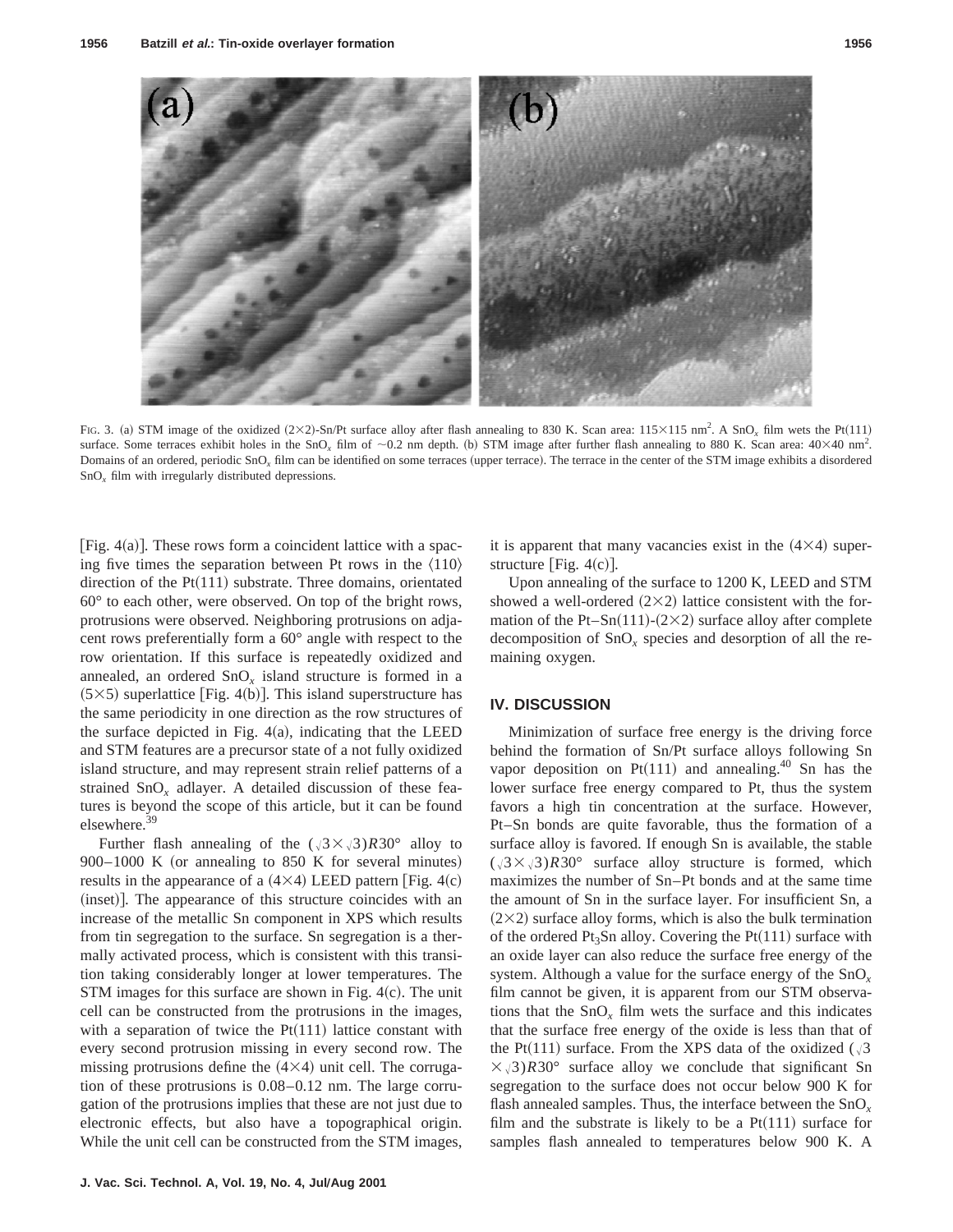

FIG. 4. STM images of an oxidized  $(\sqrt{3} \times \sqrt{3})R30^\circ$  surface alloy. (a) STM image (20 nm×20 nm) of the surface structure that forms if the oxidized surface is flash annealed to 840–890 K. The inset shows the LEED pattern  $(E \sim 70 \text{ eV})$  from this surface. (b) STM image  $(62 \text{ nm} \times 62 \text{ nm})$  of a  $(5 \times 5)$  SnO<sub>x</sub> island structure. This island structure forms after repeated reoxidation and annealing cycles of the surface shown in (a). The atomic steps in the image are similar to those observed on clean Pt(111). The inset shows the  $(5\times5)$  LEED pattern ( $E~70~\text{eV}$ ) from this surface. (c) STM image (12 nm×12 nm) of a surface showing a  $(4\times4)$  LEED pattern. The inset on the left shows a STM image at higher resolution of a well-ordered surface area. The white lines indicate the Pt–substrate lattice; the  $(4\times4)$  unit cell is also highlighted. The inset on the right shows the  $(4\times4)$  LEED pattern  $(E \sim 70 \text{ eV})$  from this surface. (d) Proposed model for the  $(4\times4)$  superstructure. In this model the  $(4\times4)$  structure is formed by Sn<sub>x</sub>O<sub>y</sub> species (shaded circles) sitting on top of a  $(2\times2)$ -Sn/Pt(111) alloy. Both unit cells for the  $(2\times2)$  and  $(4\times4)$  structure are indicated. It is proposed that the Sn<sub>x</sub>O<sub>y</sub> species preferentially adsorb on the Pt ensembles of the  $(2\times2)$  $Sn/Pt(111)$  surface alloy, thus lowering the surface energy and allowing  $Sn-Pt$  bonds to form.

Pt(111) interface is also likely to exist for oxidized  $(2\times2)$ surface alloys since even less tin is present at this surface. However, the fact that Sn eventually segregates to the interfacial region at elevated temperatures indicates that formation of an interface Sn/Pt alloy is energetically favored over a  $Pt(111)$  interface even for the oxide covered surface.

The previously observed distinct difference in the oxidation of the two  $Sn/Pt(111)$  surface alloys has been confirmed in this study. While the oxidized  $(\sqrt{3} \times \sqrt{3})R30^{\circ}$  surface alloy forms a tin oxide overlayer that orders in a  $(4\times4)$  structure upon flash annealing to above 900 K, the oxidized  $(2\times2)$  surface alloy never exhibits an ordered structure over an extended surface area and readily decomposes in a wide temperature range between 840 and 1000 K. The experiments presented here were designed to test proposed explanations for the differences in behavior between the two oxidized surface alloys. Prior to this structural study the formation of SnO*<sup>x</sup>* islands with a wide island size distribution was discussed. This was suggested to explain the observed TPD spectra for the oxidized  $(2\times2)$  surface alloy by assuming island size-dependent SnO*<sup>x</sup>* decomposition temperatures. Based on our results such speculation can now be discarded. Even though the oxidized  $(2\times2)$  surface alloy exhibits holes in the oxide adlayer after annealing to 840 K (above the desorption temperature of oxygen chemisorbed on Pt sites), the film clearly wets the surface and does not form